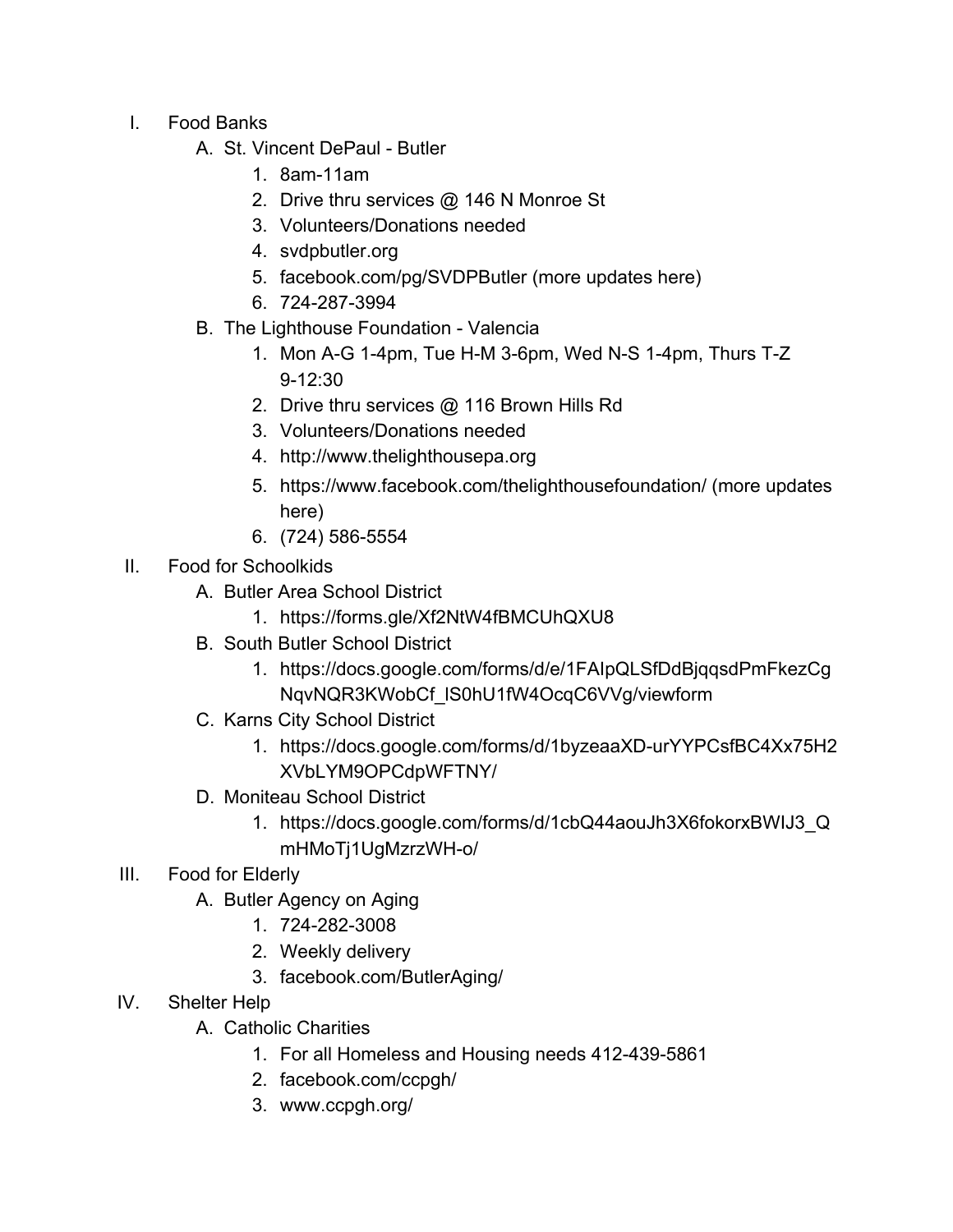- B. VOICe-Hotline
	- 1. 1-800-400-8551
	- 2. [voiceforvictims.com](http://www.voiceforvictims.com/?fbclid=IwAR17Yc2H-b5CFmmtuRxqm7eDGESeZbLEM-ntCXNMTJ1GFobbSb5X2VOp3Jo)
	- 3. [facebook.com/voicebutlerco/](https://www.facebook.com/voicebutlerco/)
- V. Government Programs
	- A. SNAP/Medicaid/Cash Assistance/LIHEAP/Child Care
		- 1. [compass.state.pa.us/](https://www.compass.state.pa.us/)
		- 2. 1-800-692-7462 8:30-4:45pm, Mon-Fri
		- 3. TTY/TTD 1-800-451-5886
	- B. Unemployment Benefits
		- 1. uc.pa.gov
		- 2. Email [uchelp@pa.gov](mailto:uchelp@pa.gov)
		- 3. 888-313-7284
		- 4. 888-334-4046 TTY
- VI. Hotlines
	- A. NAMI (National Alliance on Mental Illness)
		- 1. Nami.org
		- 2. 800-950-6264
		- 3. 724-431-0069-Butler
	- B. Center for Community Resources
		- 1. 724-431-3748
	- C. National Suicide Prevention Lifeline
		- 1. 800-273-TALK (8255)
		- 2. [suicidepreventionlifeline.org/](https://suicidepreventionlifeline.org/)
	- D. National Domestic Violence Hotline
		- 1. 1-800-799-7233
		- 2. [thehotline.org/](https://www.thehotline.org/)
	- E. VOICe-Hotline
		- 1. 1-800-400-8551
		- 2. [voiceforvictims.com](http://www.voiceforvictims.com/?fbclid=IwAR17Yc2H-b5CFmmtuRxqm7eDGESeZbLEM-ntCXNMTJ1GFobbSb5X2VOp3Jo)
		- 3. [facebook.com/voicebutlerco/](https://www.facebook.com/voicebutlerco/)
	- F. Catholic Charities
		- 1. For all Pregnancy and Parenting needs 724-332-4681
		- 2. [facebook.com/ccpgh/](https://www.facebook.com/ccpgh/)
		- 3. [www.ccpgh.org/](https://www.ccpgh.org/)
- VII. Internet Access
	- A. Armstrong Zoom Hotspots
		- 1. Map <https://armstrongonewire.com/Internet/WirelessLocations>